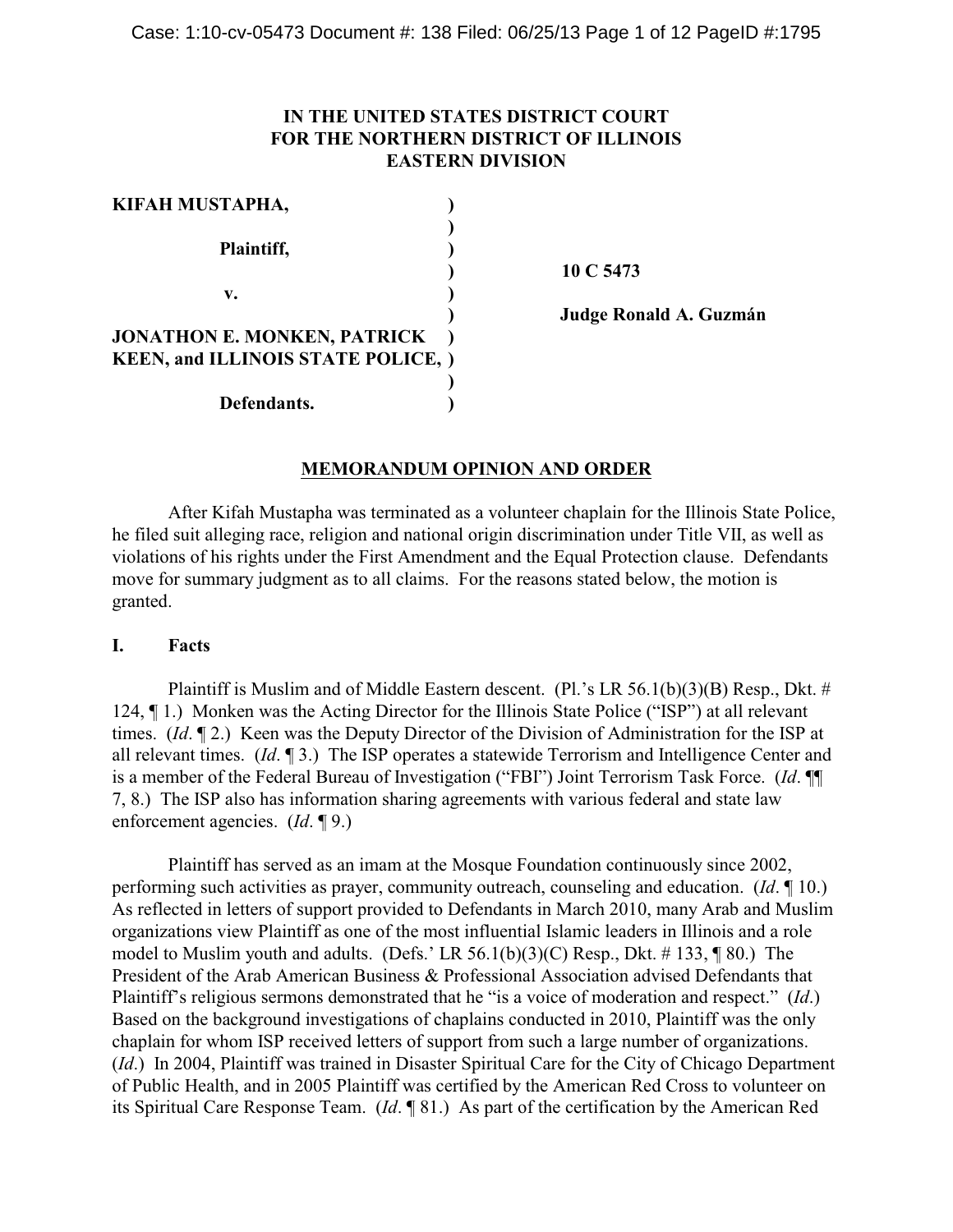Cross, Plaintiff was trained by the U.S. Department of Public Health in Washington, D.C. (*Id*.) Plaintiff was deployed in approximately December 2005 to counsel workers and family members of victims during Hurricane Katrina in Louisiana, including members of different religious faiths. (*Id*.) Defendants were aware of these certifications and Plaintiff's deployment when conducting the 2010 background investigation discussed below. (*Id*.)

For approximately five years ending in 2001, Plaintiff was employed with the Holy Land Foundation for Relief and Development ("HLF") as the sole employee in its Illinois office. (Pl.'s LR 56.1(b)(3)(B) Resp., Dkt.  $\#$  124,  $\P$  11.) During the course of his employment, Plaintiff raised funds for HLF. (*Id*. ¶ 12.) Plaintiff advised the ISP during the background investigation that he did not participate in determining how the money he raised for HLF would be distributed and Defendants never obtained any facts indicating that Plaintiff knew the funds he raised were sent to Hamas. (Defs.' LR 56.1(b)(3)(C) Resp., Dkt. # 133, ¶ 111.)

In 2001, the federal government froze HLF's assets, shut down its operations, and raided its offices. (Pl.'s LR 56.1(b)(3)(B) Resp., Dkt. # 124, ¶ 13.) On December 4, 2011, HLF was designated as a Specially Designated Terrorist by the Treasury Department's office of Foreign Assets Control. (*Id.* ¶ 14.) HLF and several of its officers were subsequently convicted on federal criminal charges related to funding terrorist groups, including Hamas, in the Northern District of Texas. (*Id.* ¶ 15.) In January 1995, Hamas was designated by the President of the United States as a Specially Designated Terrorist pursuant to executive order. (*Id*. ¶ 16.) Plaintiff was named as an unindicted co-conspirator in the Texas HLF trial, along with 246 other individuals and organizations. (*Id*. ¶ 17; Defs.' LR 56.1(b)(3)(C) Resp., Dkt. # 133, ¶ 104.) According to Plaintiff, "every single national Muslim imam figure" was included on the unindicted co-conspirator list, which was ultimately sealed by the court. (Defs.' LR 56.1(b)(3)(C) Resp., Dkt. # 133, ¶ 105.)

Plaintiff has stated that when he worked for HLF, he believed it was a humanitarian organization and did not know that HLF financed Hamas. (Pl.'s LR 56.1(b)(3)(B) Resp., Dkt. # 124, ¶ 18.) Plaintiff learned about the ISP's volunteer chaplain program from Nick Hasan, who was a Sergeant with the ISP and former president of the Arab American Police Association. (*Id*.  $\P$  19.)

In April 2008, Plaintiff submitted application materials requesting to serve as a chaplain with the ISP, including a resume that omitted his former employment with HLF. (*Id*. ¶ 20.) The ISP Chaplain Policy requires that all applicants pass a background check. (*Id*. ¶ 21.) Sergeant Hasan recommended Plaintiff for the chaplain position and several ISP chaplains interviewed Plaintiff. (*Id*. ¶ 26.) During the interviews, Plaintiff disclosed his race, religion, and country of origin, Lebanon, his employment with the Mosque Foundation and his association with other Islamic groups. (*Id*.) On December 1, 2009, Plaintiff received a letter from Keen stating that he had been selected as a volunteer chaplain. (*Id*. ¶ 27.)

On January 5, 2010, an article was published by Steven Emerson of IPT News titled "Radical Fundraiser Becomes Illinois State Police Chaplain," which criticized the ISP for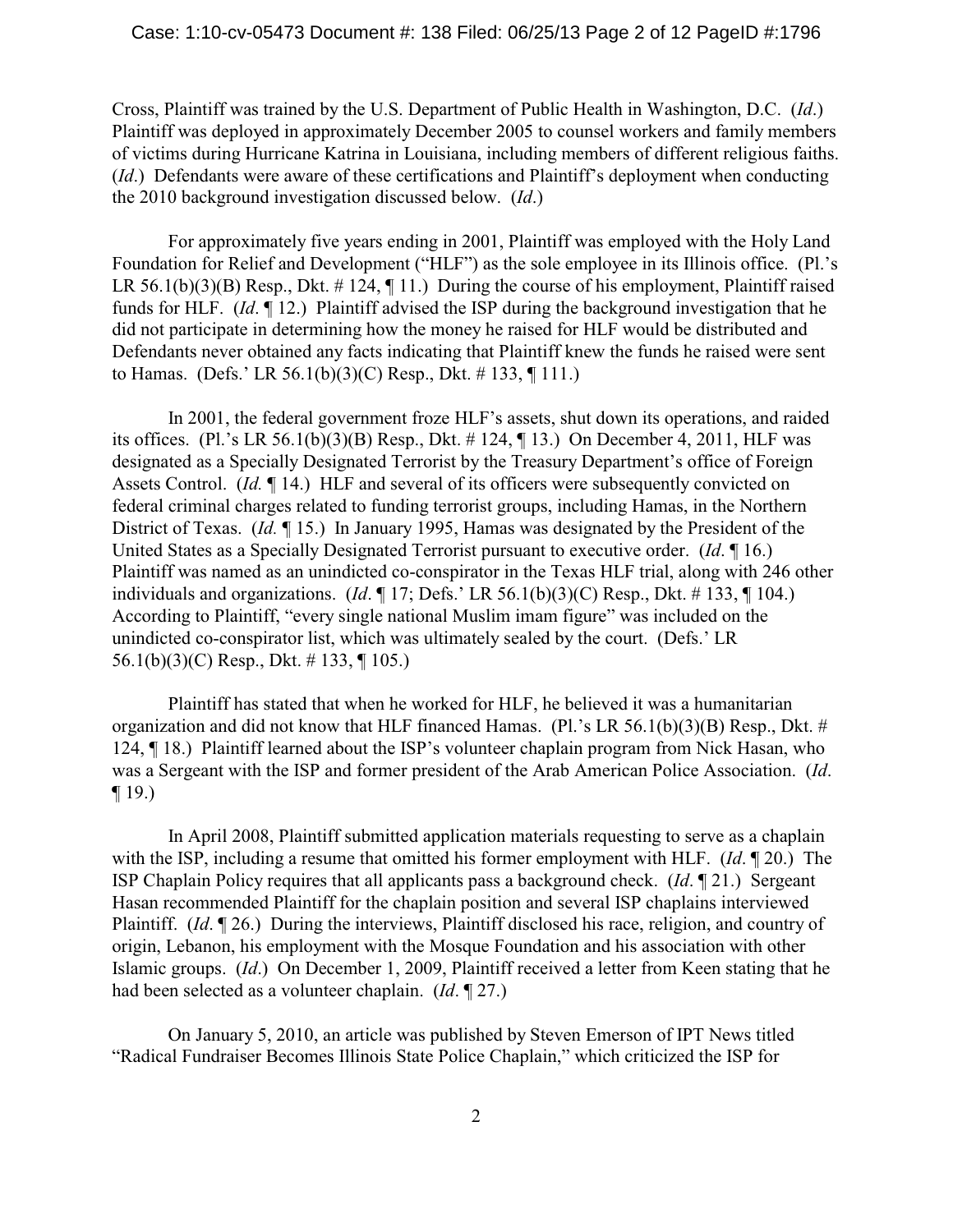selecting Plaintiff as a chaplain because of his ties to HLF, including his being named as an unindicted co-conspirator at the HLF trial in Texas. (*Id*. ¶ 35.) The ISP was not previously aware of Plaintiff's former employment with HLF until Emerson's article was forwarded to ISP First Deputy Director Luis Tigera on January 6, 2010 by retired ISP Officer Donald Norton. (*Id*. ¶ 36.) Council on American-Islamic Relations-Chicago's Executive Director provided a letter of support for Plaintiff to Defendant Keen on January 21, 2010, which explicitly advised the ISP of Emerson's reputation as being an anti-Muslim polemicist. (Defs.' LR 56.1(b)(3)(C) Resp., Dkt. # 133, ¶ 92.)

Upon being made aware of the article, the ISP began an inquiry to determine whether proper background checks had been completed on the 2009 chaplain class. (Pl.'s LR 56.1(b)(3)(B) Resp., Dkt. # 124*,* ¶ 38.) The ISP determined that while a preliminary background check was performed on Plaintiff, no "supplemental" check was completed prior to Plaintiff being interviewed and selected in 2009. (*Id*. ¶ 40.) Subsequently, the ISP determined that, moving forward, chaplain applicants would need to pass a Category A background check, which includes verification of references and employment, credit, criminal, traffic and vital history checks, neighborhood canvassing and candidate interviews. (*Id*. ¶¶ 41, 42.) In January 2010, the ISP decided that Category A background checks would be completed on all seven chaplains who attended the December 2009 orientation, including Plaintiff. (*Id.* ¶ 43.) The ISP contacted all seven chaplains and instructed them to refrain from introducing themselves as ISP chaplains, advised them that a further background check would be necessary and requested that they complete additional background check forms. (*Id*. ¶ 44.)

On February 14, 2010, Plaintiff completed the requested background check form which disclosed his prior employment with HLF. (*Id*. ¶ 45.) In the course of Plaintiff's background check, the ISP's Division of Internal Investigations ("DII") conducted various interviews and contacted the FBI, which provided information concerning Plaintiff, including a memo concerning his activity with HLF and DVDs that had been seized from the HLF office where Plaintiff worked. (*Id*. ¶ 47.) Monken and Keen also contacted the FBI concerning Plaintiff and Special Agent in Charge, Robert Grant, indicated that Plaintiff would not be selected as an FBI chaplain because he could not pass the background check. (*Id*. ¶ 48.) ISP officials, including Monken and Keen, viewed a clip of one of the videos seized from the HLF office where Plaintiff worked. (*Id.* ¶ 50.) The video depicted a musical performance for the Islamic Association for Palestine in which Plaintiff and others sang in Arabic, with translations in the form of subtitles. (*Id*. ¶ 51.) The lyrics of the song depicted in the video include "O, Hamas, teach us the rifle," and "O, Hamas, raise the banner of jihad." (*Id*. ¶ 52.) Also in the video, a small child dances with an object resembling a gun while others in the group cheer him on. (*Id*. ¶ 53.) The gun is then passed to a man in a white robe, who begins to dance with the gun and passes it to other men. (*Id*. ¶ 53.) During the dancing, another individual is present wearing a mask. (*Id*. ¶ 54.)

Plaintiff testified at his deposition that in praising Hamas in the video, he was referring to the Palestinian people, that Hamas means "excitement" in Arabic and the use of the word "jihad" in the song related to the struggle of the Palestinian people for freedom and equality. (*Id*. ¶ 55; Defs.' LR 56.1(b)(3)(C) Resp., Dkt.  $\#$  133,  $\P$  109.) Plaintiff acknowledged that others might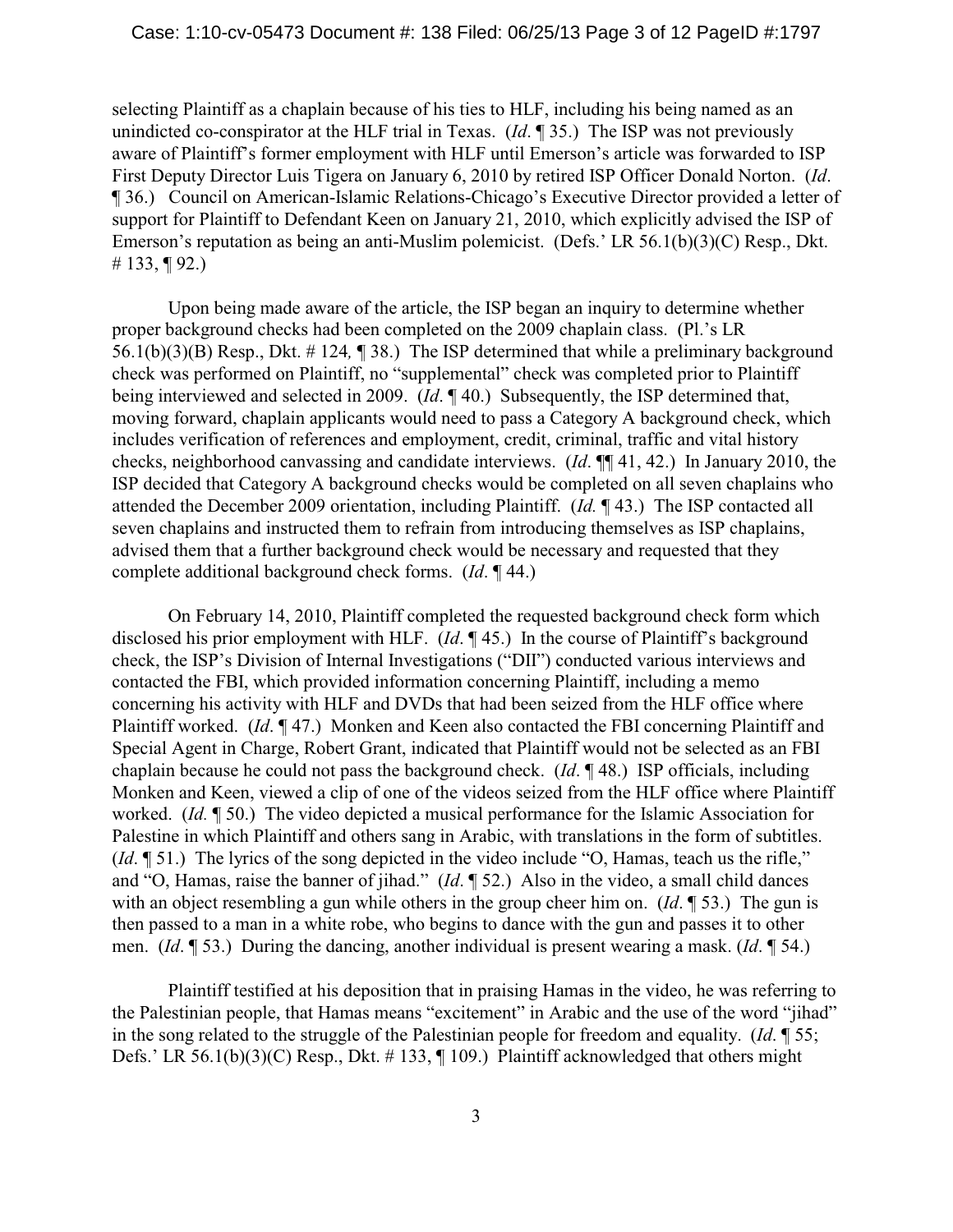interpret the invocation of "Hamas" as referring to the terrorist organization. (Pl.'s LR 56.1(b)(3)(B) Resp., Dkt. # 124, ¶ 55.) Plaintiff also acknowledged that while the covering worn in the video is a cultural attribute of part of the Palestinian people living in the desert, such coverings "later on" became a symbol for Hamas, the terrorist organization. (*Id*. ¶ 56.) When questioned during the background investigation regarding the video, Plaintiff advised the ISP that he condemns Hamas and any suicide bombings, and instead he teaches against terrorism. Plaintiff stated that the song was a cultural song about the occupation of Palestine and not about the Jewish religion. (Defs.' LR 56.1(b)(3)(C) Resp., Dkt. # 133,  $\P$  106.) Defendants never obtained any information which refuted Plaintiff's explanation that the song in the video was a cultural song about the occupation of Palestine. (*Id*.) During his deposition, after explaining that he came to the United States from a country torn by civil war in which holding rifles was part of the culture, Plaintiff responded to defense counsel's characterization of the video as violent by stating: "People can interpret it any way they want but ignorance is my enemy. I have the right to explain to people what that mean [sic], and I will not be vulnerable to an interpretation that will stamp me with something I do not represent. So explaining to them that that is part of the culture of what people do hopefully will erase that interpretation." (*Id.* ¶ 109.) Plaintiff testified he was approximately 19 years old when he appeared in the video and was not yet employed at HLF. (*Id*. ¶ 110.)

In March 2010, after watching an ABC Chicago News special linking Plaintiff to terrorist activities, Sgt. Hasan, who initially told Plaintiff about the ISP volunteer chaplain program, advised his superiors of his relationship to Plaintiff. (*Id*. ¶ 98.) When Plaintiff subsequently asked Sgt. Hasan to attend a meeting with the Governor's office to discuss the allegations, Sgt. Hasan informed Plaintiff that he should resign as ISP Chaplain and "work on clearing his name with the Federal Government." (*Id*.)

Plaintiff denies that he ever financially supported the terrorist organization Hamas. (Pl.'s LR 56.1(b)(3)(B) Resp., Dkt.  $\#$  124,  $\P$  58.) Upon completing their background investigation, the DII provided Keen with the file it had created, which included reports concerning neighborhood canvassing, information provided by the FBI, interviews with representatives of the Anti-Defamation League, reference checks and letters of recommendation. (*Id*. ¶¶ 60-61.) During its background investigation, the ISP was also provided the following information regarding Plaintiff: (1) at least one individual observed Plaintiff remain very calm during forums held regarding Israel's bombings of the Gaza Strip and never saw Plaintiff promote violence; (2) Plaintiff has attended roundtable events between the Mosque Foundation and the FBI on a regular basis since 2004, which include discussions regarding law enforcement concerns affecting the Muslim community; (3) FBI Special Agent Ross Rice stated that the Mosque Foundation had done a "180-degree" turn around in the past ten years when interacting with law enforcement; and (4) in May 2010, the FBI accepted Plaintiff into its Citizen's Academy, which creates a rapport between the FBI and community leaders, involves discussion of future criminal trends, and culminates in a tour of the FBI Academy in Quantico, Virginia. (Defs.' LR 56.1(b)(3)(C) Resp., Dkt. # 133, ¶¶ 99-101.)

Plaintiff's background file also included a "Confidential Report" from DII Special Agent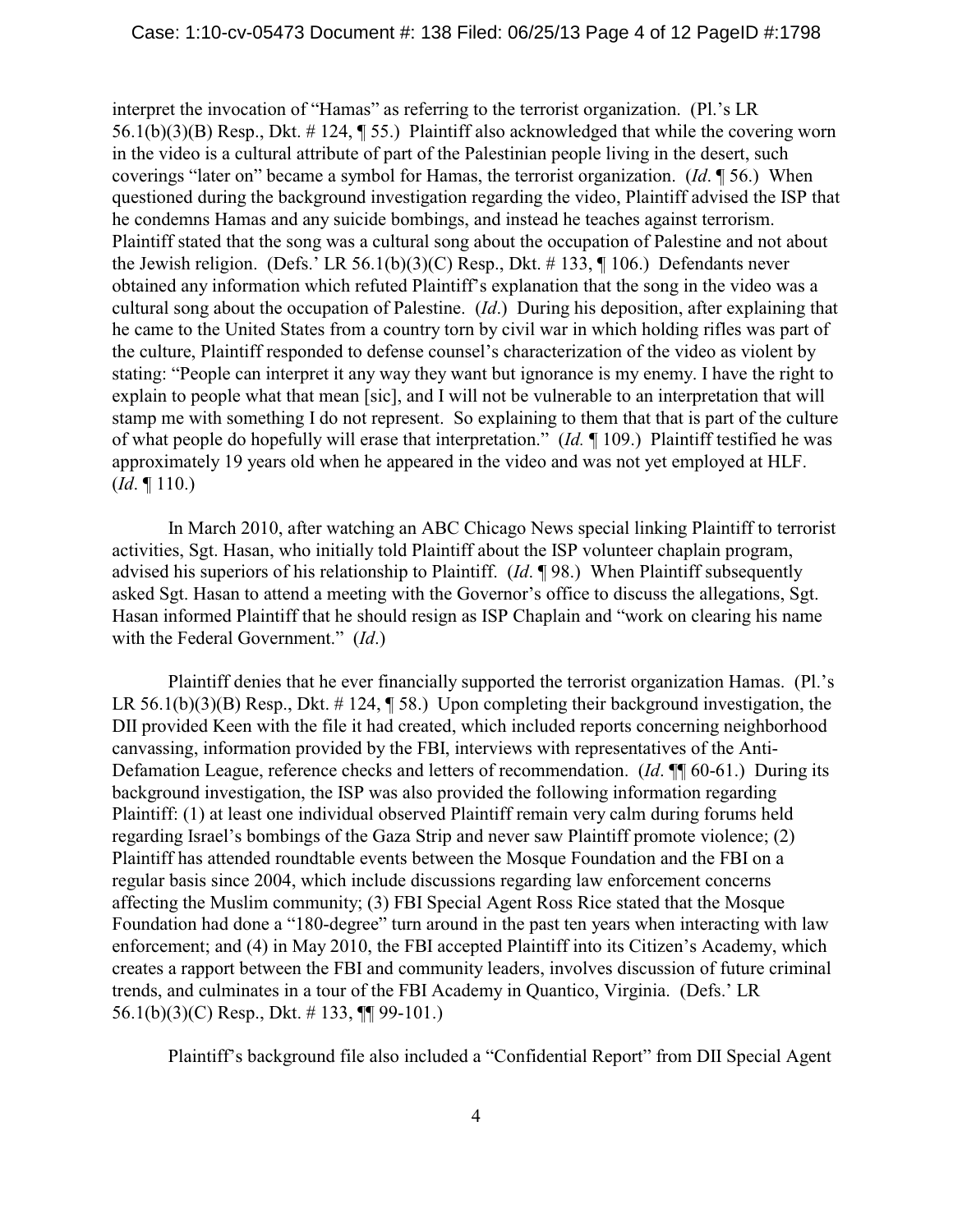Michael Lort which stated in part:

During the course of this Background investigation, I received information which links the applicant with organizations which have been identified by the United States Government as supporting terrorism. However, upon concluding the investigation I was unable to corroborate the applicant was aware of the illegal actions being committed by these organizations. Based on my understanding of the department's expectations pertaining to Background Investigations, it is my opinion the applicant should not be considered suitable for the Chaplain position. My opinion is based on the seriousness of the allegations and the lack of evidence to disprove the accuracy of the allegations.

 $(Pl.^{s}$  LR 56.1(b)(3)(B) Resp., Dkt. #124,  $\P$  62.) Lort described his standard for determining a candidate's suitability as being based on "a vari[ety] of things," including criminal background, credit history, and the candidate's truthfulness. (Defs.' LR 56.1(b)(3)(C) Resp., Dkt.  $\#$  133, ¶ 84.) Lort viewed an arrest without conviction as a possible factor affecting suitability, depending on the nature of the arrest and how long ago the arrest occurred, but DII did not have any guidelines regarding this issue. (*Id.*)

During the period that Plaintiff underwent the background investigations for the chaplain position, the ISP did not have any standards or guidelines in place for obtaining information with respect to an applicant's membership in political organizations. (*Id*. ¶ 85.) The ISP also had no standard in place requiring an unindicted co-conspirator to be barred from employment, and such an issue would be decided on a case-by-case basis. (*Id.*)

In June 2010, ISP officials recommended that Plaintiff not be retained based on their assessment of his background investigation. (Pl.'s LR 56.1(b)(3)(B) Resp., Dkt.  $\#$  124,  $\P$  63.) Monken ultimately made the decision to adopt the unanimous recommendation of the group and terminate Plaintiff's appointment. (*Id*. ¶ 64.) The six other chaplain applicants were retained in the ISP chaplain program upon successfully passing the Category A background checks in 2010. (*Id*. ¶ 71.) Following Plaintiff's termination as a volunteer chaplain, the ISP continued searching for a volunteer Muslim chaplain. (*Id.* ¶ 78.) However, no other Muslim faith leader applied to be a candidate for the position, and the only responses the ISP received in response to requests for additional candidates made to Muslim organizations throughout Illinois were recommendations in support of Plaintiff. (Defs.' LR 56.1(b)(3)(C) Resp., Dkt.  $\#$  133, ¶ 88.)

# **II. Summary Judgment Standard**

A party may move for summary judgment on a claim or defense and the motion shall be granted "if the movant shows that there is no genuine dispute as to any material fact and the movant is entitled to judgment as a matter of law." Fed. R. Civ. P. 56(a). To oppose a motion for summary judgment successfully, the responding party may not simply rest on its pleadings, but rather must submit evidentiary materials showing that a material fact is genuinely disputed. Fed. R. Civ. P.  $56(c)(1)$ . A genuine dispute of material fact exists when there is "sufficient"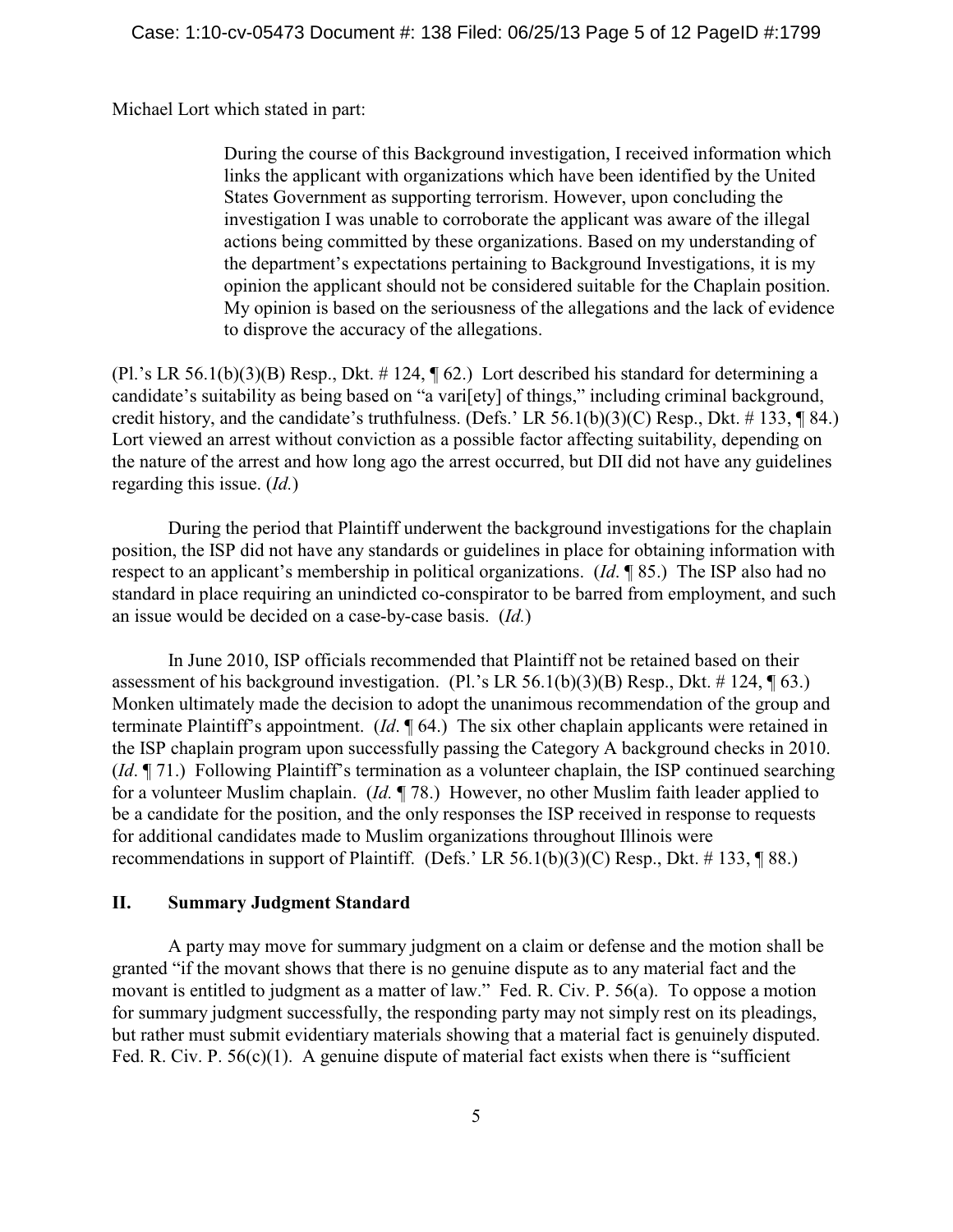#### Case: 1:10-cv-05473 Document #: 138 Filed: 06/25/13 Page 6 of 12 PageID #:1800

evidence favoring the nonmoving party for a jury to return a verdict for that party." *Anderson v. Liberty Lobby, Inc*., 477 U.S. 242, 249 (1986). In determining whether a genuine dispute of material fact exists, the court construes all facts and draws all reasonable inferences in favor of the nonmoving party. *Id.* at 255. It is not for the court at summary judgment to weigh evidence or determine the credibility of a witness' testimony. *O'Leary v. Accretive Health, Inc.*, 657 F.3d 623, 630 (7th Cir. 2011).

### **III. Analysis**

A § 1983 First Amendment (against Monken and Keen individually and in their official capacities)<sup>1</sup>

Plaintiff claims he was dismissed as the first Muslim volunteer chaplain with the ISP based on (*i.e*., in retaliation for) his associations and activity protected by the First Amendment. As noted by the Seventh Circuit:

> A First Amendment retaliation claim involves a three-step analysis: First, we must determine whether the employee's speech was constitutionally protected. Second, the plaintiff must establish that the speech was a substantial or motivating factor in the retaliatory action. Third, the defendant has an opportunity to establish that the same action would have been taken in the absence of the employee's protected speech.

*Chaklos v. Stevens*, 560 F.3d 705, 711 (7th Cir. 2009) (internal quotation marks and citation omitted). The Seventh Circuit has stated that the First Amendment prohibits a governmental entity from denying a benefit to a volunteer based on his protected activity. *Mosely v. Bd. of Educ. of City of Chi*., 434 F.3d 527, 534-35 (7th Cir. 2006). Thus, any references to an "employee" in the following analysis include Plaintiff.

"The First Amendment protects a public employee's right to speak as a citizen about matters of public concern under certain circumstances." *Sigsworth v. City of Aurora, Ill*., 487 F.3d 506, 508 (7th Cir. 2007). "Under the *Connick-Pickering* test, a public employee can establish that his speech is constitutionally protected if (1) the employee spoke as a citizen on matters of public concern, and (2) the interest of the employee as a citizen in commenting upon matters of public concern outweighs the interest of the State as an employer in promoting the efficiency of the public services it performs through its employees." *Id*. at 509.

Defendants concede for purposes of this motion that Plaintiff's speech involves issues of

 $\frac{1}{1}$  The Court notes that any suit for damages against Monken and Keen in their official capacities is barred. *Will v. Mich. Dep't of State Police*, 491 U.S. 58, 71 (1989) ("[N]either a State nor its officials acting in their official capacities are 'persons' [subject to an action for damages] under § 1983").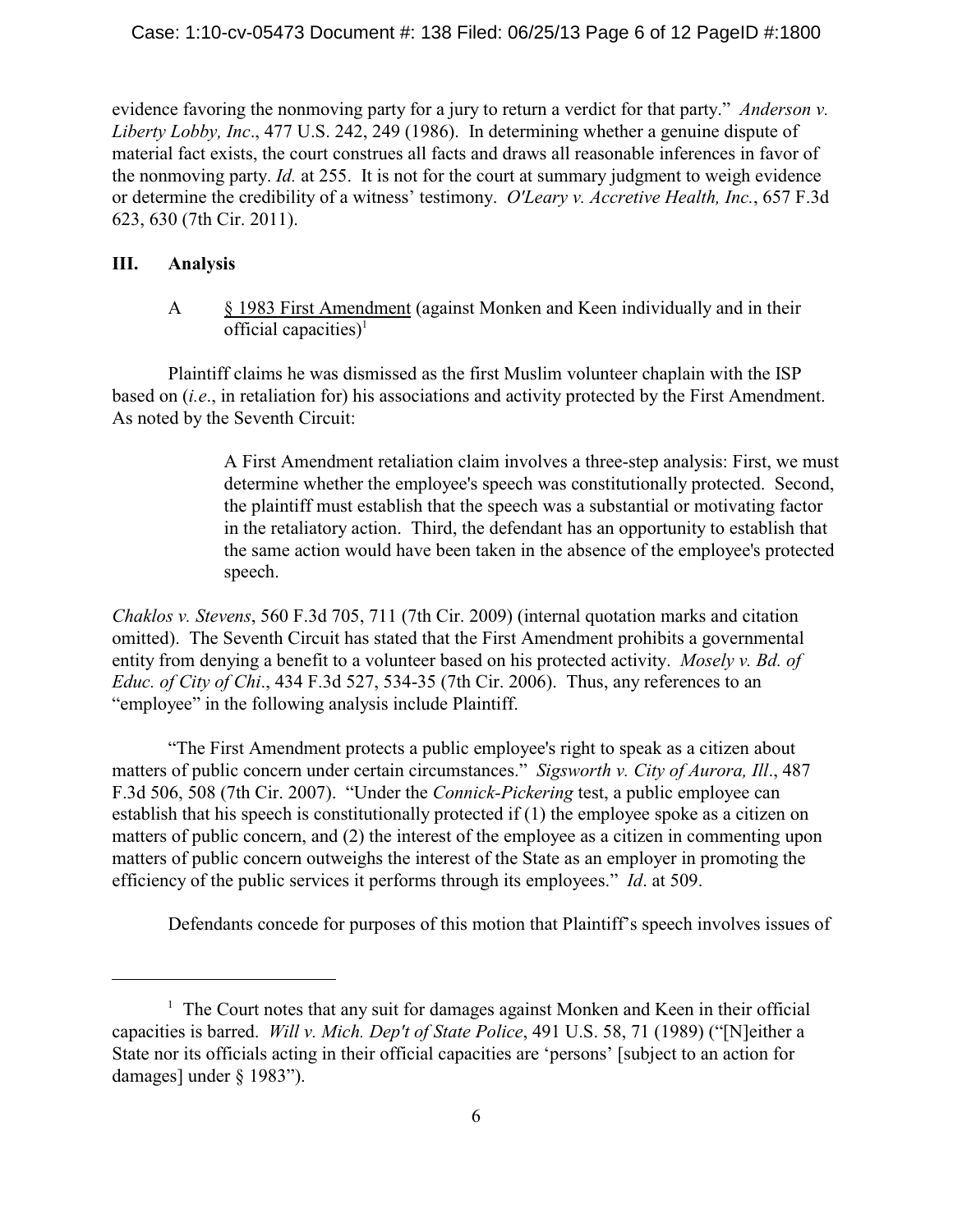#### Case: 1:10-cv-05473 Document #: 138 Filed: 06/25/13 Page 7 of 12 PageID #:1801

public concern and move directly to the balancing of interests.<sup>2</sup>

Defendants assert that under the *Pickering* balancing test, so-named for the Supreme Court case that identified the competing concerns, *Pickering v. Bd. of Educ. of Tp. High Sch. Dist. 205, Will Cnty*., 391 U.S. 563, 574 (1968), Plaintiff's interest in the expression, whether or not it addresses a matter of public concern, is outweighed by Defendants' interest in promoting effective public service. In balancing the interests, the Court is to consider several factors, including:

> (1) whether the speech would create problems in maintaining discipline or harmony among co-workers; (2) whether the employment relationship is one in which personal loyalty and confidence are necessary; (3) whether the speech impeded the employee's ability to perform her responsibilities; (4) the time, place, and manner of the speech; (5) the context within which the underlying dispute arose; (6) whether the matter was one on which debate was vital to informed decision-making; and (7) whether the speaker should be regarded as a member of the general public.

#### *Chaklos*, 560 F.3d at 715-16.

"With respect to the first two factors, we note that a government employer is allowed to consider 'the potential disruptiveness' of the employee's speech." *Kokkinis v. Ivkovich*, 185 F.3d 840, 845 (7th Cir. 1999). Here, Defendants assert that they reasonably believed that condoning Plaintiff's expression would jeopardize the integrity of the ISP. When asked why, after reviewing the supplemental background check report, he had recommended to Monken that the ISP not retain Plaintiff as a volunteer chaplain, Keen testified that:

> A: My recommendation was based on really no one thing. It was the totality of the circumstances. First of all, . . . the position is a voluntary position . .

 $\mu$ <sup>2</sup> But, what if the employee was not an employee when he spoke or, here, acted? Neither Defendants nor Plaintiff address whether an employee's *past* actions or affiliations, which were made when the employee was not an employee but are the basis for a *current* personnel decision, are protected. *See, e.g., Grabiak v. Pa. State Police*, 276 Fed. Appx. 210, 214 (3d Cir. 2008) (rejecting plaintiff's claim that prior employment as a police officer was expressive association and stating that "[plaintiff] has provided no authority that the First Amendment precludes a current employer from considering prior employment in deciding whether to retain an at-will employee"). Moreover, *"Garcetti* [*v. Ceballos*, 547 U.S. 410 (2006)], requires courts to first decide whether a plaintiff was speaking 'as a citizen' or as part of her public job, before asking whether the subject-matter of particular speech is a topic of public concern." *Houskins v. Sheahan*, 549 F.3d 480, 488 (7th Cir. 2008). The parties do not address this aspect of the appropriate analysis, likely due in part to the fact that Plaintiff was not an employee when he engaged in the relevant activity. Because the parties do not address either of these issues, neither does the Court.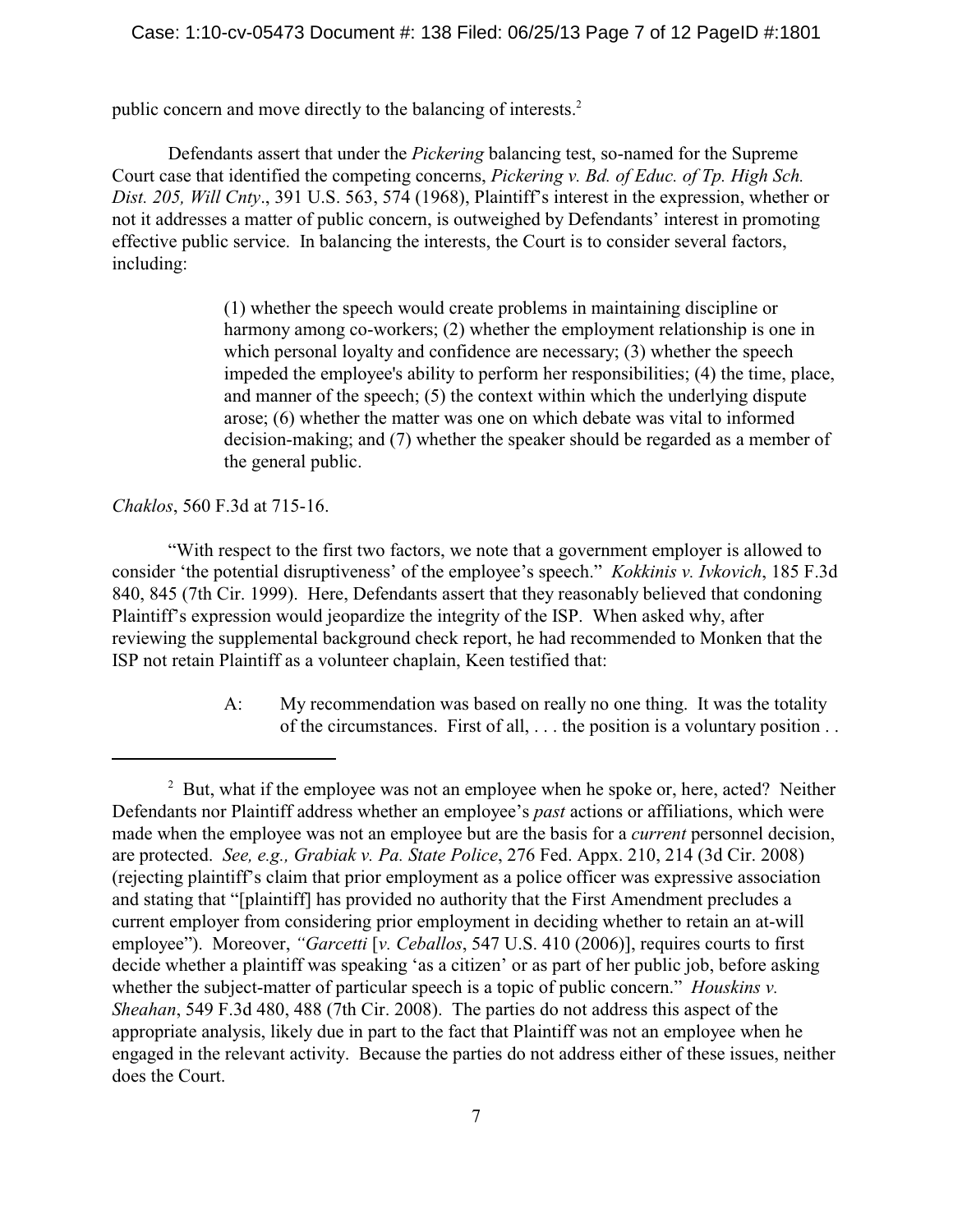. [and] Chaplains are subject to removal at any time for really any cause. All the Chaplains have signed a document stating that they're aware of that, including [Plaintiff]. . . . I felt very strongly about . . . protect[ing] the integrity of the [ISP]. . . . [Plaintiff] was the unindicted co-conspirator, I read the FBI case, I read the, all the transcripts from the audio and the videotapes that were seized [from the HLF offices]. . . [including] from one of the conferences that [Plaintiff] spoke at. There was another speaker [at the conference] who went on about talking about . . . the Jews and how we should do this to the Jews and their leader Clinton . . . . The speaker also mentioned the 1982 Beirut bombing of the Marine Corps barracks. . . . . . .

The videotapes themselves were, we saw this particular candidate, you know, up on the stage singing about Jihad and martyrdom and . . . with children in view of the camera and they're passing around the rifle and dancing and kind of celebrating the rifle and appearing to celebrate ... Jihad and martrydom. . . .

. . . .

. . . The FBI admitting that, without going into detail, but this candidate wouldn't pass their background check for a, for one of their Chaplain positions.

(Defs.' Ex. S, Keen Dep., at 119:3-120:24.)

Further, Defendant Monken attested as follows: "I considered a video of a disturbing musical performance by Plaintiff in rendering my decision not to retain him as a chaplain. After viewing the video, I was concern[ed] that Plaintiff would not make an appropriate interfaith chaplain, that his retention as a chaplain would be detrimental to Illinois State Police's reputation, and that [Plaintiff] genuinely supported Hamas." (Defs.' Ex. V, Monken Decl., ¶ 2.) Monken also stated that "[i]f the allegations about Plaintiff's alleged terrorist ties had been proved false, I would have determined he had passed his background check and recommended that he be retained as a chaplain." (*Id*. ¶ 3.) In his deposition, Monken testified that the "level of access" to information at the ISP Plaintiff would have had as a volunteer chaplain included:

> [I]nteract[ing] regularly with sworn officers and civilian employees. They do ride-a-longs and things like that, so they do have some visibility on what's actually happening on the ground. They do have a level of access to facilities throughout the departments, so they have a general level of access.

(Defs.' Ex. T, Monken Dep., at 102:5-10.) When asked if "one of your concerns in not retaining Mr. Mustapha [was] the fact that . . . he would have [the] access that you just described," Monken replied "Yes." (*Id.* at 102:11-15.)

Plaintiff argues that the ISP's concern regarding its integrity is ill-placed because it does not consider "the equally viable alternative of retaining Plaintiff and issuing a public statement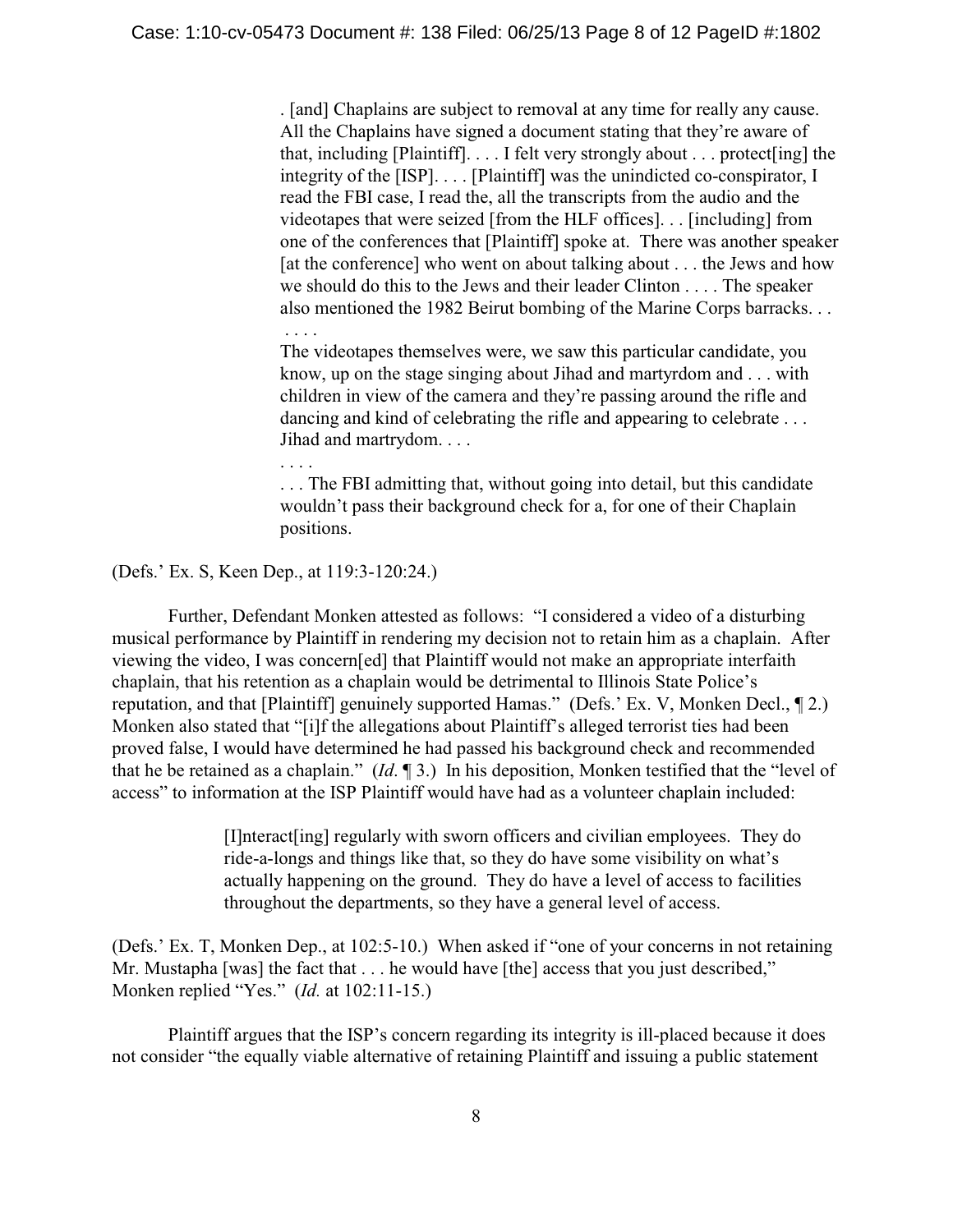explaining the requirements of the First Amendment, thereby distancing the ISP from any endorsement of Plaintiff's activities." (Pl.'s Resp., Dkt. # 123, at 10.) But this statement ignores that "[d]eference to the employer's judgment regarding the disruptive nature of an employee's speech is especially important in the context of law enforcement." *Kokkinis,* 185 F.3d at 845. "Because police departments function as paramilitary organizations charged with maintaining public safety and order, they are given more latitude in their decisions regarding discipline and personnel regulations than an ordinary government employer." *Id*. (citation and internal quotation marks omitted).

The ISP's concerns regarding its integrity and the potential disruptive nature of hiring Plaintiff were well-founded given the earlier blog entry posted soon after Plaintiff went through chaplain orientation criticizing the ISP for selecting Plaintiff given his purported ties to terrorism. *See Williams v. Seniff*, 342 F.3d 774, 784 (7th Cir. 2003) (in concluding that police department's interests outweighed individual police officers' First Amendment rights, noting that the plaintiff's "conduct resulted in a number of phone calls to Sheriff Seniff . . . demonstrating the displeasure of various individuals with Mr. Williams' public statement"). Moreover, due to the the ISP's information-sharing agreements with other law enforcement agencies, its concern regarding the impact of hiring Plaintiff on its reputation and thus, on those information-sharing relationships, is valid. *Id*. (noting that police officer's comment "created significant unrest in the law enforcement community" in finding that police department's interests outweighed police officer's).

Plaintiff denies any cooperation or participation in any terrorist activities and states that he firmly opposes terrorism of any kind. In coming to its conclusion, the Court does not make a specific finding to the contrary. It is clear, however, that the ISP was within its bounds as a law enforcement agency to terminate Plaintiff as a volunteer chaplain considering his admitted appearance in a video in which individuals, including one masked man, are passing around a rifle and chanting about jihad, his being named as an unindicted co-conspirator in a federal terrorism trial in Texas, his position as a fundraiser for HLF, which has since been named a Specially Designated Terrorist by the United States Treasury's Office of Foreign Assets Control, and the FBI's statement that he would not pass a background check to be a volunteer chaplain with the FBI. Even assuming the truth of Plaintiff's explanations for all of these points, the ISP's decision is given "considerable judicial deference." *Kokkinis*, 185 F.3d at 846 (citations and internal quotation marks omitted). Thus, the Court finds Plaintiff's First Amendment interests are outweighed by the ISP's considerations regarding the potential disruption to its goals and mission as a law enforcement agency, including its desire to maintain both a strong relationship with other law enforcement agencies as well as a high level of public confidence, and its need to avoid unnecessary internal dissension.

Because the Court has concluded that Plaintiff's First Amendment rights were not violated, the Court need not address the other reasons provided by the ISP for its decision or the qualified immunity argument.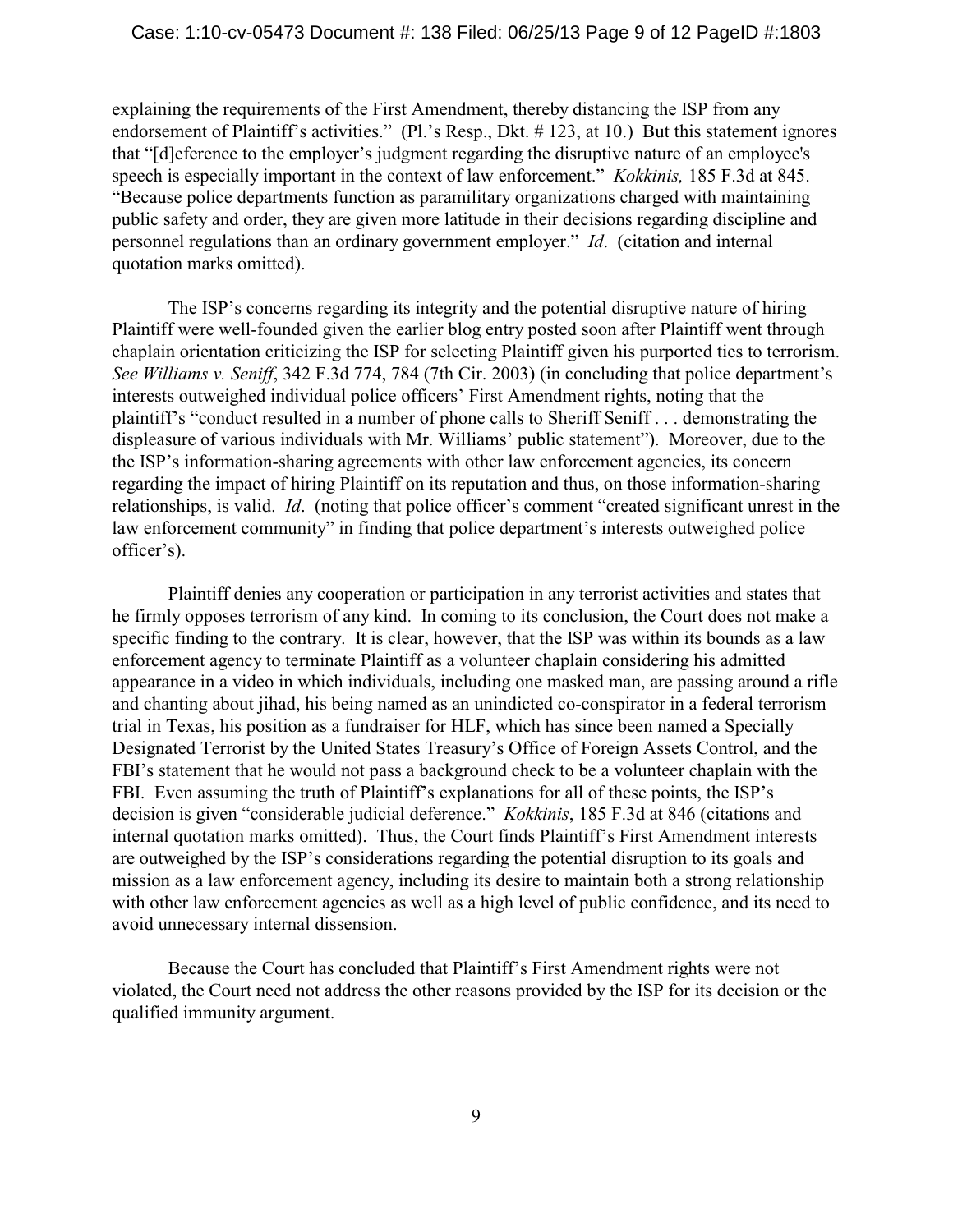# B. Title VII (against the Illinois State Police)

With respect to the Title VII race, religion and national origin discrimination claim, Plaintiff may prove discrimination under either the direct or indirect method. *Grigsby v. LaHood*, 628 F.3d 354, 358 (7th Cir. 2010). Under the direct method, a plaintiff must produce either direct or circumstantial evidence of discrimination. *Mach v. Will Cnty. Sheriff*, 580 F.3d 495, 499 (7th Cir. 2009). Direct evidence usually "requires an admission of discriminatory animus," while circumstantial evidence "establishes an employer's discriminatory motive through a longer chain of inferences." *Id*. According to the Seventh Circuit,

> [c]ircumstantial evidence demonstrating intentional discrimination includes: "(1) suspicious timing, ambiguous oral or written statements, or behavior toward or comments directed at other employees in the protected group; (2) evidence, whether or not rigorously statistical, that similarly situated employees outside the protected class received systematically better treatment; and (3) evidence that the employee was qualified for the job in question but was passed over in favor of a person outside the protected class and the employer's reason is a pretext for discrimination."

*Atanus v. Perry*, 520 F.3d 662, 672 (7th Cir. 2008) (quoting *Hemsworth v. Quotesmith.Com, Inc*., 476 F.3d 487, 491 (7th Cir. 2007)).

While Plaintiff contends that sufficient circumstantial evidence exists from which a jury could conclude that the ISP dismissed Plaintiff based on his status as an Arab Muslim, Plaintiff's circumstantial evidence of discrimination is unpersuasive. First, he states that "[a]bsent any of the issues regarding Plaintiff's work with HLF or [the Islamic Association for Palestine], Defendants were fully apprised that Plaintiff was the best person out of any imam in Illinois to be the first Muslim ISP Chaplain," and that "[w]hen faced with allegations characterizing Plaintiff as a 'radical fundraiser' and a security threat by an individual known to be Islamophobic, Defendants immediately tarnished Plaintiff's reputation, falsely portraying him as supporting terrorism." (Pl.'s Resp., Dkt. # 123, at 17.) Plaintiff goes on to assert that not only did the ISP rely on biased sources but also that the "ISP ultimately found no evidence to show that Plaintiff was aware of the illegal actions committed by the organizations in which he was involved." (*Id*. at 18.) Plaintiff notes that "those who know" Plaintiff told the ISP that he has been "one of the most influential Islamic leaders in Illinois," who teaches against terrorism, works to achieve peace, and assists law enforcement in addressing concerns with the Muslim community. (*Id*.)

But none of these statements points directly to discrimination of Plaintiff based on his race or national origin. *Atanus*, 520 F.3d at 670 (focus under the direct method "is not whether the evidence offered is direct or circumstantial but rather whether the evidence points directly to a discriminatory reason for the employer's action") (internal quotation marks omitted). Indeed, it is undisputed that the ISP initially retained Plaintiff as a volunteer chaplain knowing his race, religion, country of origin and position in the Muslim community. It was only after finding out about Plaintiff's past conduct, *i.e*., that he had been employed by HLF, was named as an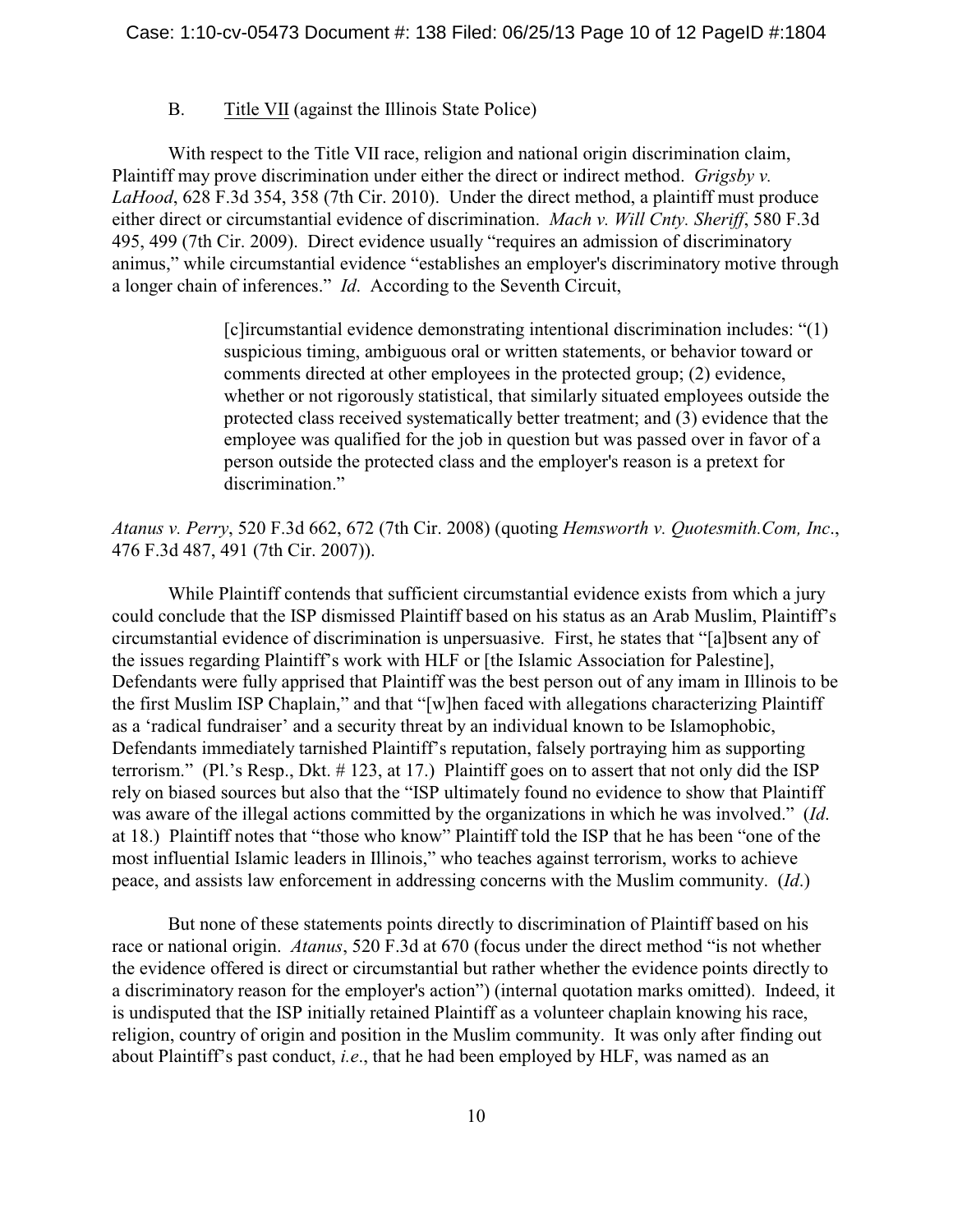### Case: 1:10-cv-05473 Document #: 138 Filed: 06/25/13 Page 11 of 12 PageID #:1805

unindicted co-conspirator in a federal terrorism trial, appeared in a video in which individuals are toting guns and chanting "O, Hamas, teach us the rifle" and "O, Hamas, raise the banner of jihad," and learned that Plaintiff would not pass the background check to be a volunteer chaplain with the FBI that the ISP decided not to retain Plaintiff as a volunteer chaplain. Plaintiff has not referred to any circumstantial evidence which points directly to discrimination.

Nor does the same evidence establish pretext. Under the indirect method, a plaintiff can attempt to establish a prima facie case of discrimination by showing that: (1) he was a member of a protected class; (2) he was qualified for the job or was otherwise meeting the defendant's legitimate performance expectations; (3) he suffered an adverse employment action; and (4) the defendant treated similarly situated employees outside the protected class more favorably. *Fane v. Locke Reynolds, LLP*, 480 F.3d 534, 538 (7th Cir. 2007). If the plaintiff successfully establishes a prima facie case, a rebuttable inference of discrimination arises, and the burden shifts to the defendant to articulate a legitimate, nondiscriminatory reason for the adverse employment action. *Id*. Once the defendant provides a legitimate explanation, the burden then shifts back to the plaintiff to prove that the proffered justification is pretext. *Id*.

 "The prima facie case and pretext inquiries often overlap; [a court] may skip the analysis of a plaintiff's prima facie case and proceed directly to the evaluation of pretext if the defendant offers a nondiscriminatory explanation for its employment decision." *Adelman–Reyes v. Saint Xavier Univ*., 500 F.3d 662, 665 (7th Cir. 2007). "The focus of a pretext inquiry is whether the employer's stated reason was honest, not whether it was accurate, wise, or well-considered." *Stewart v. Henderson*, 207 F.3d 374, 378 (7th Cir. 2000). "Even if [an employer's] reason for [the employee's] discharge was foolish or trivial or even baseless," the reason is not pretextual if the employer honestly believes the reason for the employment decision at issue. *Gordon v. United Airlines, Inc*., 246 F.3d 878, 889 (7th Cir. 2001) (citation and internal quotation marks omitted). Plaintiff simply points to no record evidence establishing that Defendant's reasons for not retaining him as a volunteer chaplain are pretextual.

Therefore, the Court grants the ISP's motion for summary judgment as to the Title VII claim.

C. Equal Protection Claim (against Monken and Keen individually and in their official capacities)

Because the same standards for proving intentional discrimination apply to claims under Title VII and the equal protection clause, *Radentz v. Marion Cnty*., 640 F.3d 754, 757 (7th Cir. 2011), the Court grants Monken and Keen's motion for summary judgment on the equal protection claim.